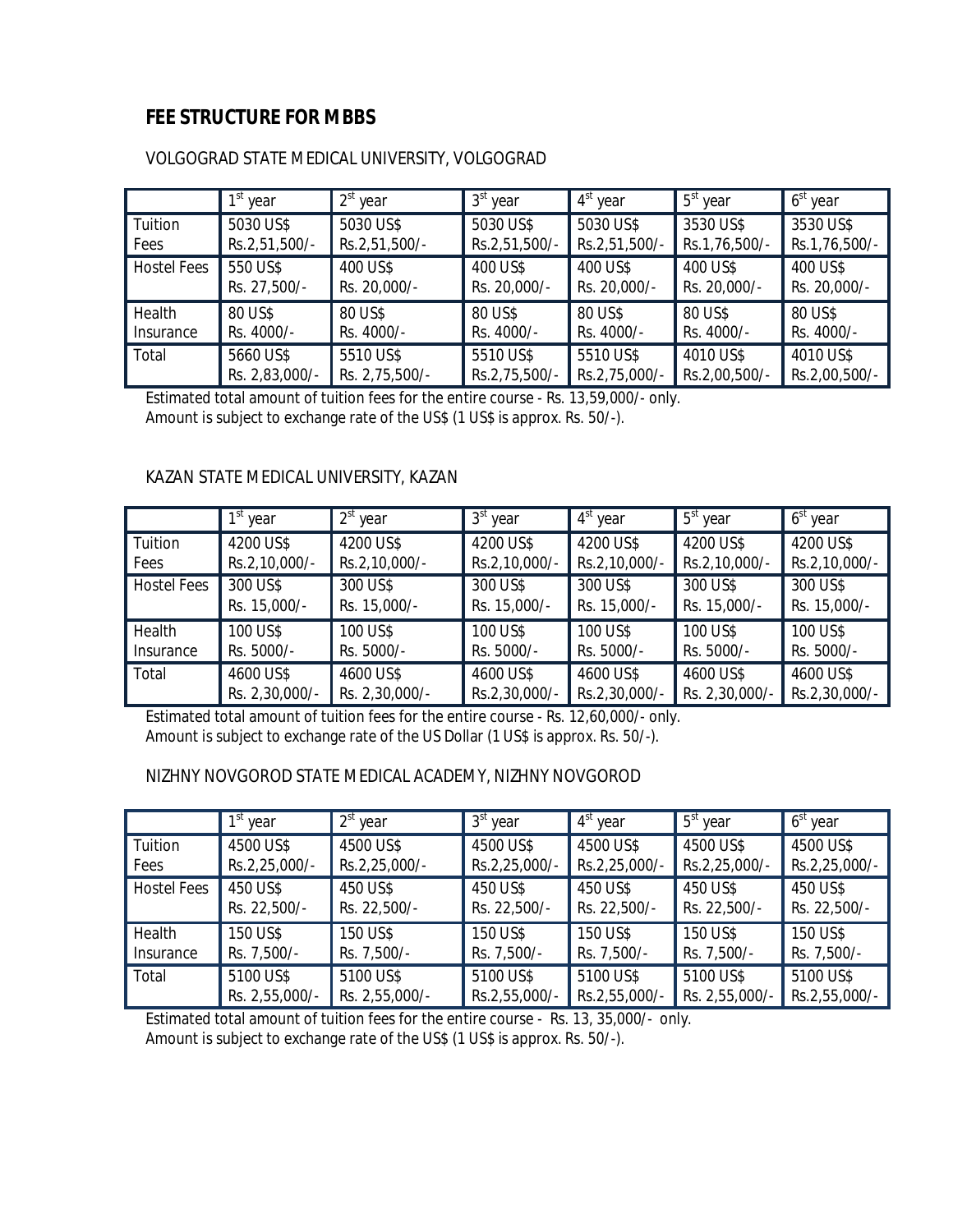## I.M.SECHENOV MOSCOW STATE MEDICAL ACADEMY, M1, MOSCOW

|                    | 1 <sup>st</sup> year | $2st$ year     | $3st$ year    | $4st$ year    | $5st$ year     | $6st$ year    |
|--------------------|----------------------|----------------|---------------|---------------|----------------|---------------|
| Tuition            | 7500 US\$            | 7500 US\$      | 7500 US\$     | 7500 US\$     | 7500 US\$      | 7500 US\$     |
| Fees               | Rs.3,75,000/-        | Rs.3,75,000/-  | Rs.3,75,000/- | Rs.3,75,000/- | Rs.3,75,000/-  | Rs.3,75,000/- |
| <b>Hostel Fees</b> | 1200 US\$            | 1200 US\$      | 1200 US\$     | 1200 US\$     | 1200 US\$      | 1200 US\$     |
|                    | Rs. 60,000/-         | Rs. 60,000/-   | Rs. 60,000/-  | Rs. 60,000/-  | Rs. 60,000/-   | Rs. 60,000/-  |
| Health             | 200 US\$             | 200 US\$       | 200 US\$      | 200 US\$      | 200 US\$       | 200 US\$      |
| Insurance          | Rs. 10,000/-         | Rs. 10,000/-   | Rs. 10,000/-  | Rs. 10,000/-  | Rs. 10,000/-   | Rs. 10,000/-  |
| Total              | 8900 US\$            | 8900 US\$      | 8900 US\$     | 8900 US\$     | 8900 US\$      | 8900 US\$     |
|                    | Rs. 4,45,000/-       | Rs. 4,45,000/- | Rs.4,45,000/- | Rs.4,45,000/- | Rs. 4,45,000/- | Rs.4,45,000/- |

Estimated total amount of the tuition fees for the entire course - Rs. 22,50,000/- only. Amount is subject to exchange rate of the US\$ (1 US\$ is approx. Rs. 50/-).

### RUSSIAN STATE MEDICAL UNIVERSITY, M2, MOSCOW

|                    | $1st$ year                | $2st$ year               | 3 <sup>st</sup> year      | 4 <sup>st</sup> year      | $5st$ year                | $6st$ year                |
|--------------------|---------------------------|--------------------------|---------------------------|---------------------------|---------------------------|---------------------------|
| Tuition            | 7500 US\$                 | 7500 US\$                | 7500 US\$                 | 7500 US\$                 | 7500 US\$                 | 7500 US\$                 |
| Fees               | Rs.3,75,000/-             | Rs.3,75,000/-            | Rs.3,75,000/-             | Rs.3,75,000/-             | Rs.3,75,000/-             | Rs.3,75,000/-             |
| <b>Hostel Fees</b> | 1200 US\$<br>Rs. 60,000/- | 1200 US\$<br>Rs.60,000/- | 1200 US\$<br>Rs. 60,000/- | 1200 US\$<br>Rs. 60,000/- | 1200 US\$<br>Rs. 60,000/- | 1200 US\$<br>Rs. 60,000/- |
|                    |                           |                          |                           |                           |                           |                           |
| Health             | 200 US\$                  | 200 US\$                 | 200 US\$                  | 200 US\$                  | 200 US\$                  | 200 US\$                  |
| Insurance          | Rs. 10,000/-              | Rs. 10,000/-             | Rs. 10,000/-              | Rs. 10,000/-              | Rs. 10,000/-              | Rs. 10,000/-              |
| Total              | 8900 US\$                 | 8900 US\$                | 8900 US\$                 | 8900 US\$                 | 8900 US\$                 | 8900 US\$                 |
|                    | Rs. 4,45,000/-            | Rs. 4,45,000/-           | Rs.4,45,000/-             | Rs.4,45,000/-             | Rs. 4,45,000/-            | Rs.4,45,000/-             |

Estimated total amount for the entire course - Rs. 22,50,000/- only. Amount is subject to exchange rate of the US\$ (1 US\$ is approx. Rs. 50/-).

### PEOPLE'S FRIENDSHIP UNIVERSITY OF RUSSIA, PFU, MOSCOW

|                    | 1 <sup>st</sup> year     | $2st$ year               | $3st$ year               | $4st$ year               | $5st$ year               | $6st$ year               |
|--------------------|--------------------------|--------------------------|--------------------------|--------------------------|--------------------------|--------------------------|
| Tuition            | 7500 US\$                | 7500 US\$                | 7500 US\$                | 7500 US\$                | 7500 US\$                | 7500 US\$                |
| Fees               | Rs.3,75,000/-            | Rs.3,75,000/-            | Rs.3,75,000/-            | Rs.3,75,000/-            | Rs.3,75,000/-            | Rs.3,75,000/-            |
| <b>Hostel Fees</b> | 800 US\$<br>Rs. 40,000/- | 800 US\$<br>Rs. 40,000/- | 800 US\$<br>Rs. 40,000/- | 800 US\$<br>Rs. 40,000/- | 800 US\$<br>Rs. 40,000/- | 800 US\$<br>Rs. 40,000/- |
| Health             | 200 US\$                 | 200 US\$                 | 200 US\$                 | 200 US\$                 | 200 US\$                 | 200 US\$                 |
| Insurance          | Rs. 10,000/-             | Rs. 10,000/-             | Rs. 10,000/-             | Rs. 10,000/-             | Rs. 10,000/-             | Rs. 10,000/-             |
| Total              | 8500 US\$                | 8500 US\$                | 8500 US\$                | 8500 US\$                | 8500 US\$                | 8500 US\$                |
|                    | Rs. 4,25,000/-           | Rs. 4,25,000/-           | Rs.4,25,000/-            | Rs.4,25,000/-            | Rs. 4,25,000/-           | Rs.4,25,000/-            |

Estimated total amount for the entire course - Rs. 22,50,000/- only.

Amount is subject to exchange rate of the US\$ (1 US\$ is approx. Rs. 50/-).